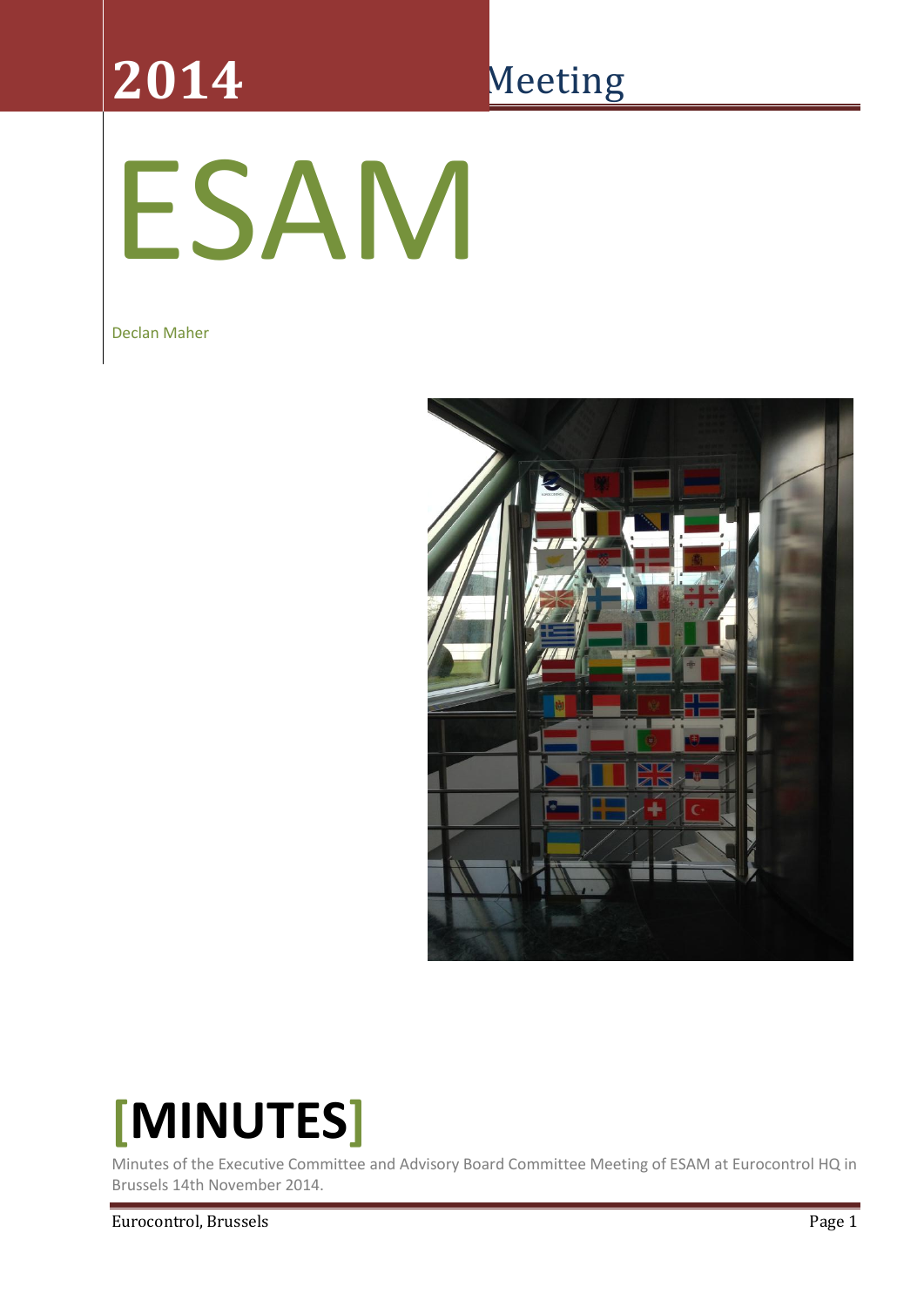#### 14<sup>th</sup> November 2014

Pheobus Meeting Room, Eurocontrol Centre, Brussels, Belgium.

#### Attendees:

| <b>Kevin Herbert</b>                           | <b>Anthony Wagstaff</b>                 | <b>Vincent Feuillie</b>                         | <b>Declan Maher</b>                                            |
|------------------------------------------------|-----------------------------------------|-------------------------------------------------|----------------------------------------------------------------|
| President                                      | 1st Vice-President                      | 2nd Vice-President                              | Secretary General                                              |
| Jochen Hinkelbein                              | <b>Cristian Pannait</b>                 | <b>Felix Strollo</b>                            | <b>Roland Vermeiren</b>                                        |
| Treasurer                                      | Communications<br>Director              | Director without<br>Portfolio                   | Co-opted Member<br>Executive Committee,<br>Vice President AsMA |
| <b>Ries Simons</b>                             | <b>Hedi Ranfelt</b>                     | <b>Stefan Drechsel</b>                          | <b>René Maire</b>                                              |
| Chair Advisory Board<br>Committee              | Co-Chair<br>Advisory Board<br>Committee | Secretary to Advisory<br><b>Board Committee</b> | Co-opted Member<br>Advisory Board<br>Committee                 |
| <b>Alexander Usachev</b>                       |                                         |                                                 | <b>Carla Ledderhos</b>                                         |
| Co-opted Member<br>Advisory Board<br>Committee |                                         |                                                 | Ex-Treasurer                                                   |

Apologies:

Elena Cataman.

Kevin opened the meeting at 11:30. On behalf of the Executive Committee (EC) and the Advisory Board Committee (ABC). He thanked Roland for providing the location and services at Eurocontrol for the meeting.

#### **1. Welcome.**

Kevin welcomed the new EC to its first formal meeting. He outlined the format of the meeting.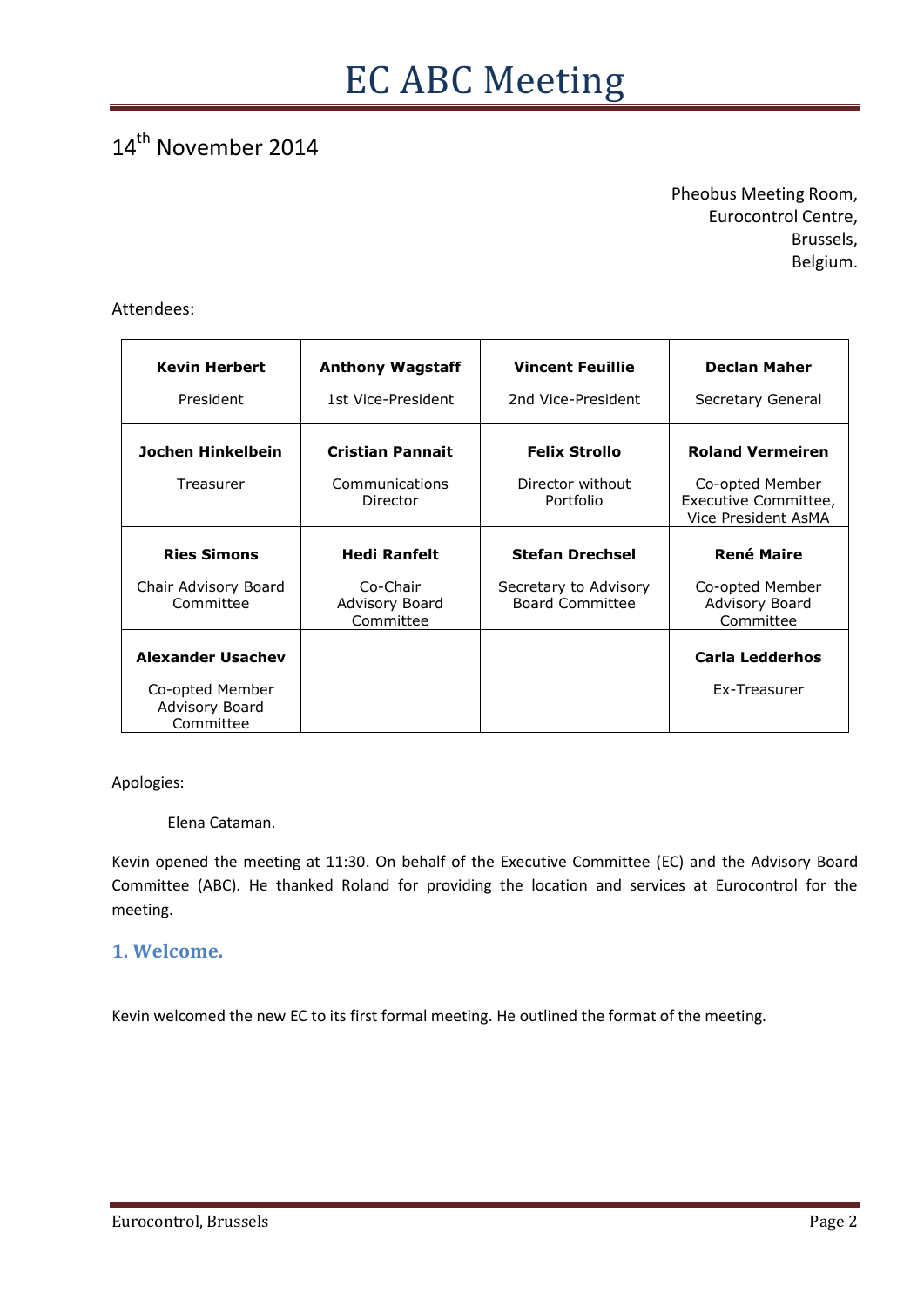#### **2. Minutes of the last EC ABC Meeting.**

Corrections were made to the minutes of the EC ABC Meeting in Bucharest, September 2014. These were agreed upon and accepted unanimously.

Matters arising out of the minutes:

- The current statutes cannot deal with the situation where a member of the EC is unable to attend meetings.
- Declan will send a letter to AIMAS regarding the Paolo Tosco Award. Informal communications have been very positive to date.

The Minutes of the  $8<sup>th</sup>$  General Assembly were read. They cannot be signed off until the next GA by the assembly in accordance with the statutes.

An approved set of minutes is required by the German Notary for legal recognition of the EC and for the handover from Carla to Jochen. Kevin outlined the process required to make changes in the EC. A discussion of the alternative procedures across Europe followed.

#### **3. Membership Applications.**

The Macedonians have expressed interest in membership at ECAM 4, but no further contact since then. Finland was sent an email of invitation, but there has been no response to date.

Roland and Kevin had representations from Turkey as they were thinking of leaving ESAM. There appeared to be some confusion regarding the role and activities of ESAM, not being a representative of EASA. Following clarification, they agreed to stay for the moment. Kevin offered to hold an EC meeting in Istanbul in the future, if Turkey was interested.

Roland spoke with Luxemburg who have 4 or 5 AMEs who expressed an interest in joining ESAM. No other expressions of interest.

#### **4. ECAM 2014 'Mind the gap' debrief.**

Cristian took the floor. The electronic access to the presentations will remain active until the end of 2014. It might be possible to extend it beyond the six month limit. A number of the presenters were not happy that the presentations would be on view in open access. As a result they were put on to the site for ECAM attendees only.

Kevin read the complementary comment by Phil Sharpa of AsMA about ECAM 4 and confirmed the cooperation to participate with ESAM in 2016.

Cristian went through some of the key financial elements of the ECAM. There was a profit of  $\epsilon$ 3,738. Declan will send an update of the EC to Cristian for the printing of the new business cards.

The DGLRM wrote a report about the ECAM which was well produced and welcomed by all present. Suggestions included:

- A similar report on the ESAM website.
- A photo of the Presidents of ESAM and AsMA meeting and discussing the ECAM 2016 to honour the  $10^{th}$  Anniversary of ESAM.
- A Report in the Blue Journal, with the agreement of the AsMA ExCom.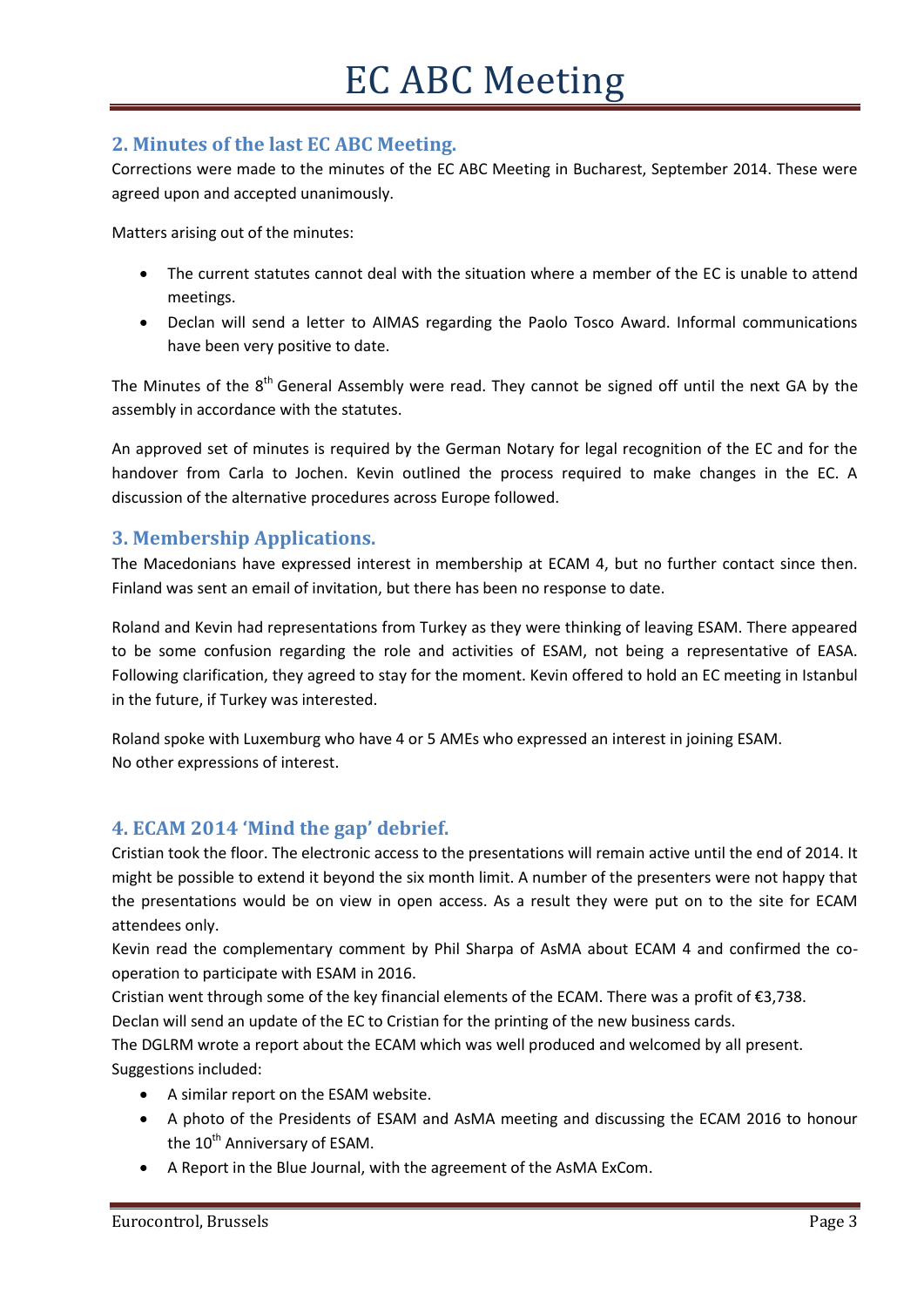We succeeded in generating debate without creating conflict. We should be able to attract more delegates, at least 250 delegates, and stimulate their involvement and more contributors, such as the military and delegates beyond Europe. Very few experts have been involved in the ECAMs to date as we haven't given them a reason to be there.

What is our unique selling point? A friendly conference where people can debate? Academic excellence is difficult.

We need to find a hook that makes it attractive to attend the ECAM. AsMA has the hook of providing CPD, the Academy has the hook of Location, etc. We will need to contact the AMEs directly either by direct marketing via email or by newsletter on the website, which needs to be changed.

The structure of the meeting worked with the numbers present, had there been more, it would have required a change of format. Co-operating with AsMA will change the manner in which we announce the ECAM because of the mechanism used by AsMA, but ECAM 6 in 2018 will be different again as we will be on our own. We will need to use the eighteen months lead-in time to attract delegates.

It is difficult to see how it could be made less expensive than in Bucharest.

#### **5. Treasurer's Report including update on ECAM**

Deferred to Sunday.

#### **6. Update Reports:**

#### **President. What are we going to do in May at AsMA?**

The ATM committee agreed to have a panel on the incorporation of performance. Kevin has co-ordinated a panel on behalf of Tony Evans. Kevin, Anthony, Tony and Tim Stevenson have been invited to present. Roland will travel to the USA to review the papers by Thursday next.

There is a plan to move from 12 minute presentations to 20 minutes each.

#### **Inaugural AsMA regional conference 2016.**

Roland will discuss the mechanism of the regional meetings in AsMA meetings. We need to have a view of the power balance to avoid the risk of take over or of being subsumed into a bigger agenda. It is important for all stakeholders to protect their identity. This is new territory.

The joint AsMA EX COM and ESAM EC ABC lunch is an ideal place to do business at a high level. It was agreed the Chair of the ABC should also be present at that meeting.

**SSCC Stakeholder consultation feedback. Meeting with ECA.**

#### **9. ECAM 2016cwith AsMA.**

Roland will meet with the AsMA EX COM soon. There are some 80 to 100 FAA medical examiners in Europe. There should be a dove-tailing of the AsMA meeting and the FAA refresher course allowing AMEs to attend both. We would seek to have the ECAM followed by the FAA rather than an overlap.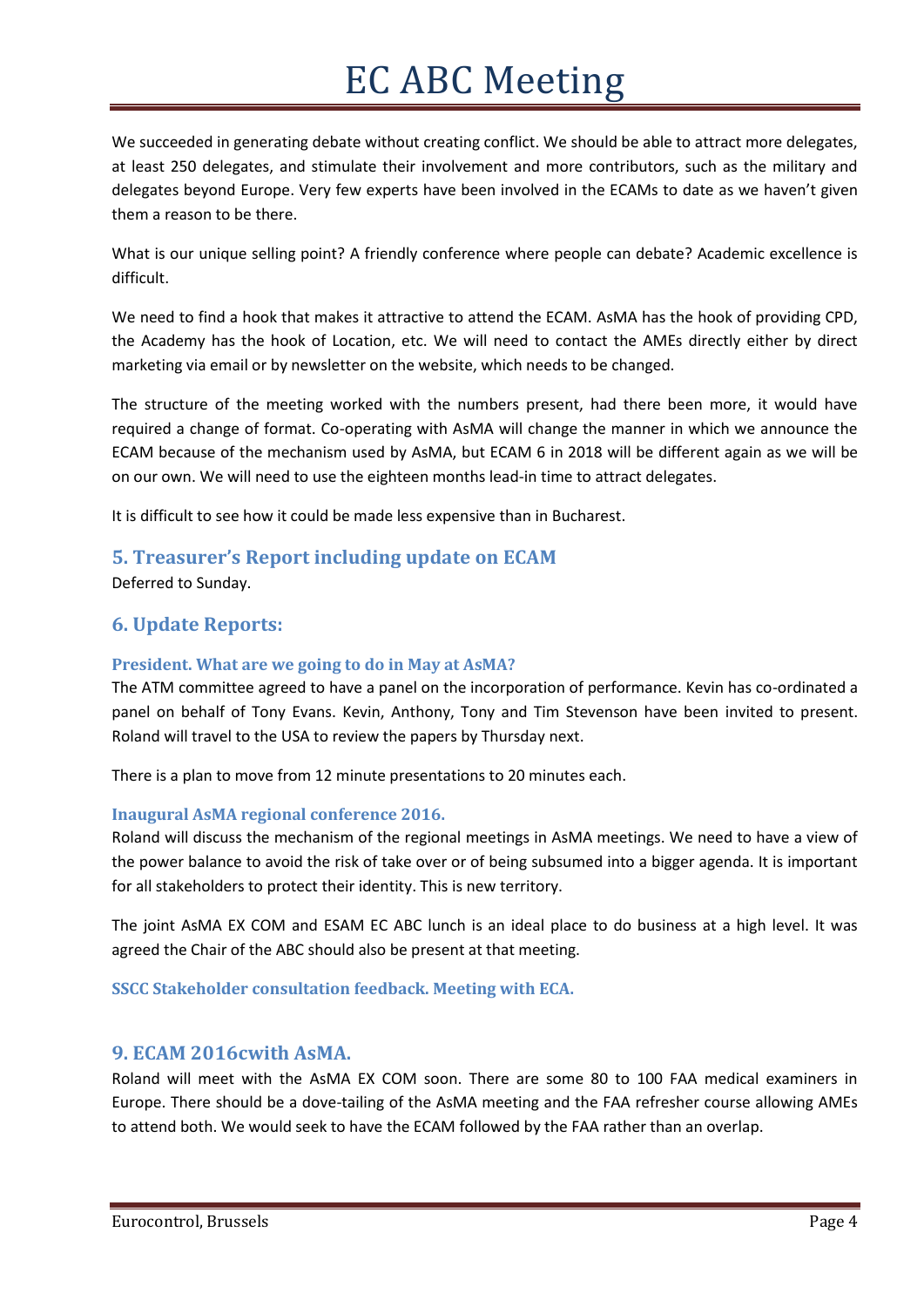#### **Presentation by Anthony**

 $2^{nd}$  to  $4^{th}$  September 2016  $\hspace{2cm}$  Appendix B

**Presentation by Carla**

19-22-September 2016 **Appendix C** and the separative of the separative of the separative of the separative of the separative of the separative of the separative of the separative of the separative of the separative of the

General questions arising from the presentations:

- Is AsMA aware that the GALA dinner does not include wine in the ticket price?
- Should the GALA dinner be included in the conference price? In Bucharest we said the gala dinner was complementary.
- Is there a hotel occupancy commitment in the offers?
- Concerns expressed about knowing the expected number of delegates. Late bookings a feature of ECAM. Estimates ranged from 100 to 400+. All are based on multiple variables, many of which are unknown at present.
- The costs of AsMA meetings are higher than ESAM meetings.
- What costs will be associated with the Organising Company and the entertainment?
- We need to know the budget of the meeting rather than just the basic price.

#### SUMMARY:

We will make a recommendation to AsMA but keep both open.

FRANKFORT Pro: • Hub Transport easy. Hotel High standard Delegate rate good DGLRM track record Con: OSLO Pro: Very attractive package in attractive hotel Willing to share risk and have reserves. Con:

- Requirement to commit to rooms
- Location less attractive.

After a considered debate of the two excellent proposals, each of which is acceptable to the EC, there was a clear preference expressed for Oslo.

We make Oslo our preferred choice of location for ECAM 2016. Should there be a need to a change, we will hold the ECAM 2016 in Frankfurt.

We will need to confirm the dates of the meeting and then contact Uwe regarding the FAA refresher course in 2016.

Roland will take the proposal to AsMA this week. He suggested Anthony should attend the next EX COM AsMA meeting in Florida. The ECAM 2016 options to be considered by the AsMA EX COM are:

- Anxiety re people booking in time.
- Location outside, but good links.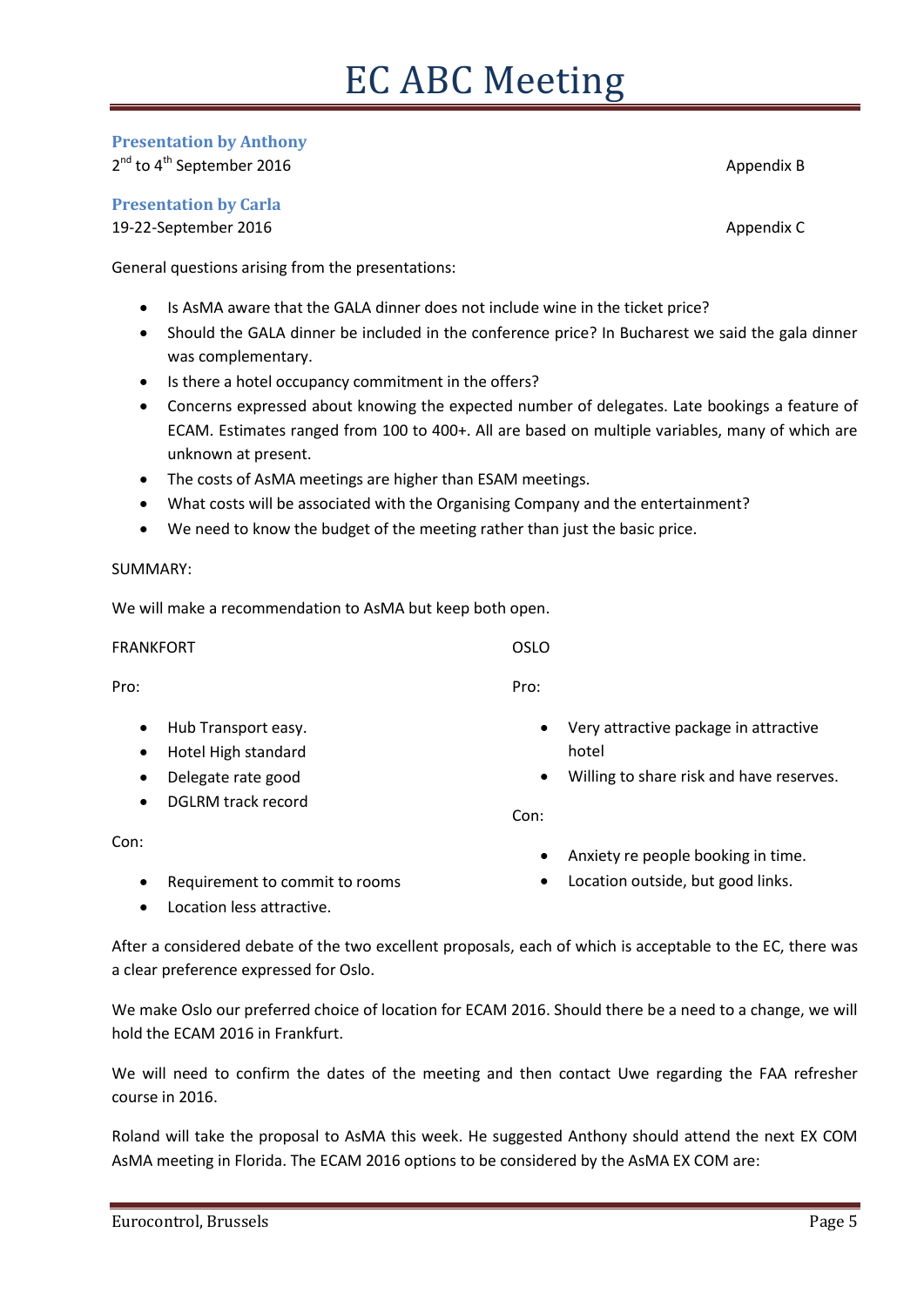- 1. Oslo  $2^{nd}$  to  $4^{th}$  September
- 2. Oslo  $16^{th}$  to  $18^{th}$  September
- 3. Frankfurt 19<sup>th</sup> to 22<sup>nd</sup> September

#### **FAI World Air Games Dubai 2015.**

René Maire gave a presentation on the upcoming FAI World Air Games to be held in Dubai in December 2015. He gave a summary of the Structure of the FAI and of the medical element, CIMP. The Crown Prince of Dubai is a parachutist. René gave an outline of the symposium including the aero medical component. Felix offered to mention the meeting at the Olympic Committee meeting.

#### **Debate about the 10th Anniversary.**

Kevin referenced Lars' proposal to mark the  $10<sup>th</sup>$  Anniversary of ESAM. The EC ABC set about a brainstorming session. It was agreed that the fourth Meeting of ESAM in 2006 was the Founding Meeting as it recorded the establishment of the Statutes and the sixteen members who signed off on them. It is always difficult to identify "when" a society is born, but it was agreed that the supporting documents from the above meeting are a clear critical moment in the evolution of what has become ESAM. It is for this reason that the sixteen signatories will be honoured and presented a Founding Member's Medal at the ECAM 2016. This may occur at a reception or as part of the Gala dinner, yet to be decided. The introduction of the new form of ESAM membership might also be used to honour the founding members. Other ideas to mark the 10<sup>th</sup> Anniversary included:

- A lecture on the history of ESAM.
- Veteran fly past.
- Air show.
- A presentation of the paper from John Brown.
- Someone to speak of the future.

Meeting adjourned at 17:41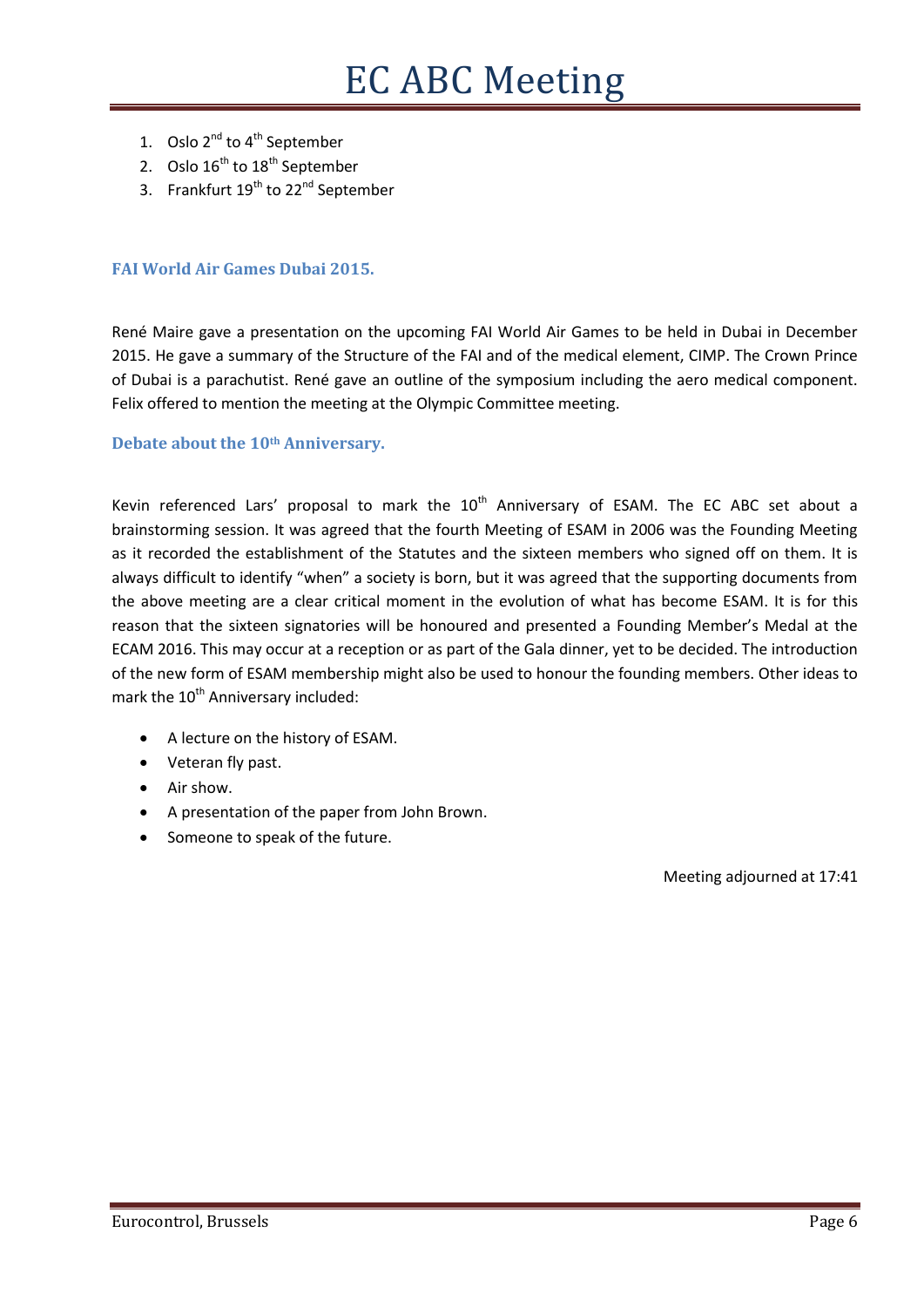#### **Saturday 15th November**

Ops Room. Eurocontrol. Brussels, Belgium.

Meeting resumed 10:15

Attendees:

| <b>Kevin Herbert</b><br>President                       |                                                                           | <b>Vincent Feuillie</b><br>2nd Vice-President                       | <b>Declan Maher</b><br><b>Secretary General</b>                                           |
|---------------------------------------------------------|---------------------------------------------------------------------------|---------------------------------------------------------------------|-------------------------------------------------------------------------------------------|
| Jochen Hinkelbein<br>Treasurer                          | <b>Cristian Pannait</b><br>Communications<br>Director                     | <b>Felix Strollo</b><br>Director without<br>Portfolio               | <b>Roland Vermeiren</b><br>Co-opted Member<br>Executive Committee,<br>Vice President AsMA |
| <b>Ries Simons</b><br>Chair Advisory Board<br>Committee | <b>Stefan Drechsel</b><br>Secretary to Advisory<br><b>Board Committee</b> | <b>René Maire</b><br>Co-opted Member<br>Advisory Board<br>Committee | <b>Alexander Usachev</b><br><b>Nominations</b><br>Committee                               |
| <b>Carla Ledderhos</b><br>Ex-Treasurer                  |                                                                           |                                                                     |                                                                                           |

Apologies:

Elena Cataman., Anthony Wagstaff and Hedi Ranfelt

#### **5. Treasurer report.**

Appendix C

Summary:

- €57,029 current balance.
- Total expenses circa €30,000 expected for 2014 against an income of €35,227.
- 8 Associations have not paid in 2014, one of which no longer exists.
- 6 associated members have not paid. Again, one association no longer exists.
- EC Officers said that they will make personal contact with contacts in the above associations.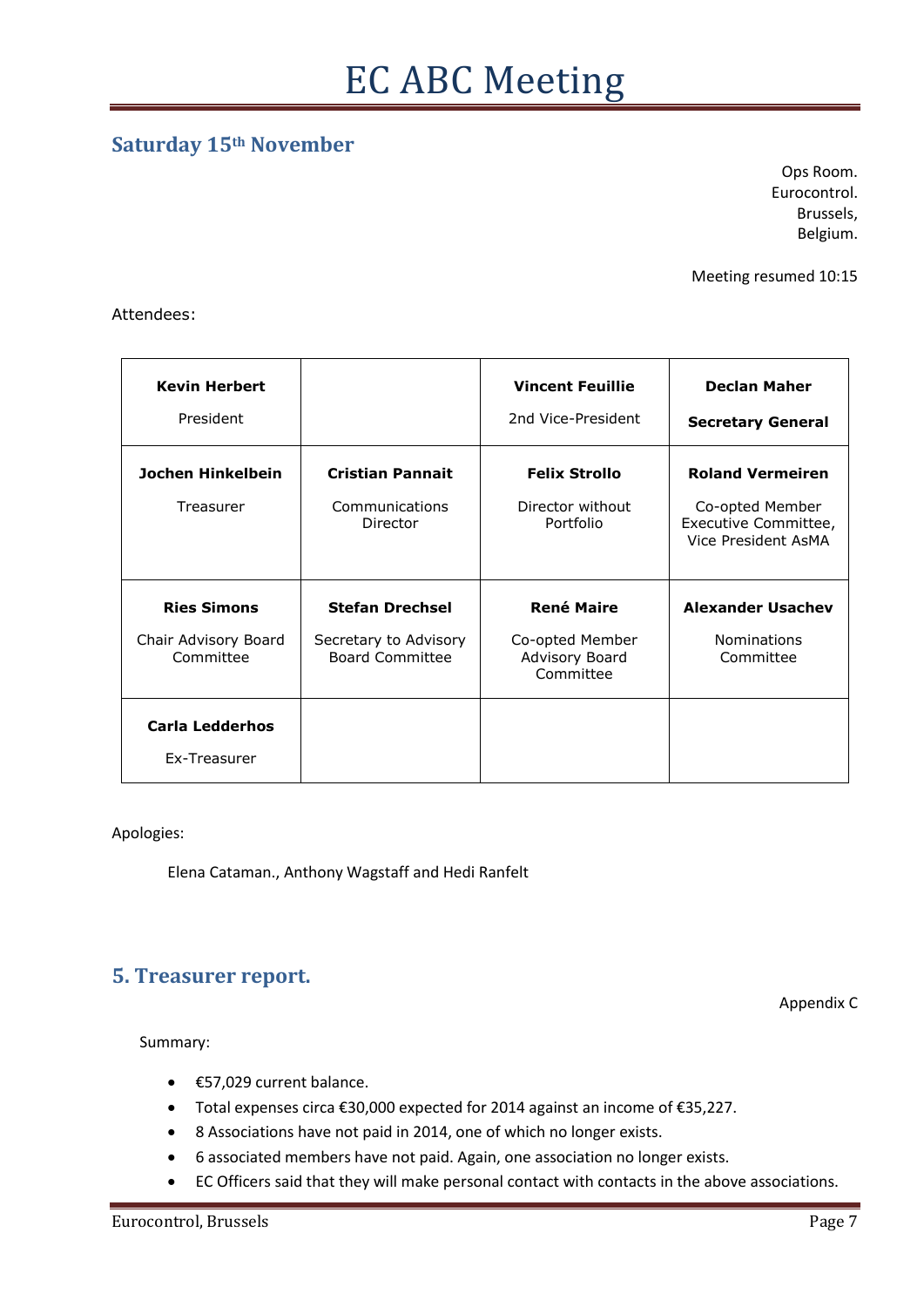Income continues to exceed expenditure. Carla said we need to be aware of tax implications if we generate a profit after ECAM 2016. She will speak with a tax consultant to seek advice on financial management. We are allowed to set aside money annually like a trust.

Usually, we have expenses of €17,000 and income of €27,000. Both the academy and the AsMA set aside money in trust, as does the Dutch society. Until the new EC is recognised by the courts, Carla is responsible for accounts. A reserve of €50,000 is important to maintain financial security.

Kevin pointed out the anomaly between what the EC is, according to the Statutes, and the fact that the German authorities have not approved the new EC yet. Decisions made by the new EC are not recognised until the new EC is accepted by the German Authority.

Carla pointed out that the election of a President Elect requires an additional legal visit resulting in annual legal ratification. The President Elect was introduced to avoid the risk of a complete change in the entire EC. Perhaps we can find an internal mechanism that avoids this extra layer of legislative involvement, but that will require a change in the statutes. In Germany, the  $1<sup>st</sup>$  Vice President is, in effect, the President Elect.

Kevin has spoken of Lars' idea regarding the structure of the Statutes. AsMA has a similar system to this; by-laws supported by Protocols and Procedures.

#### **Updates:**

Roland summarised recent changes as follows:

- AsMA. Roland will have completed his two year as Vice President in May 2015. It was agreed that ESAM will seek to have him to re-apply, particularly in light of the plans for ECAM 2016 Anthony has spoken of the deletion of the phrase "international" in the AsMA description of members, so we are all singularly "members", Kevin feels there might be resistance to this change.
- SSCC debriefed. Part Med ATCO. Paul Collins has made some text change to make it look similar to FCL Part MED.
- ATCO Unions and ATCOs are concerned about the jobs in ATM where there are challenged to what were seen to be safety "critical" as opposed to safety "related". We want to work with EASA to find an agreement as to which group the tasks and actions are in. That is expected to take two years.
- EASA has not acted on the appointment of a Chief Medical Officer. He feels that this situation is likely to continue.
- Declan will write to the chair of the GA sub SSCC, requesting to attend two meetings annually, offering to be available for medical issues at other times.
- There will be a discussion of the just culture.

At the upcoming SSCC there will be talks on:

- Remote piloted licences
- ACROS Anthony and Ries
- Rulemaking feedback
- IACA paper on mutual recognition of third country including Licencing and certification.
- Check the Agenda of SSCC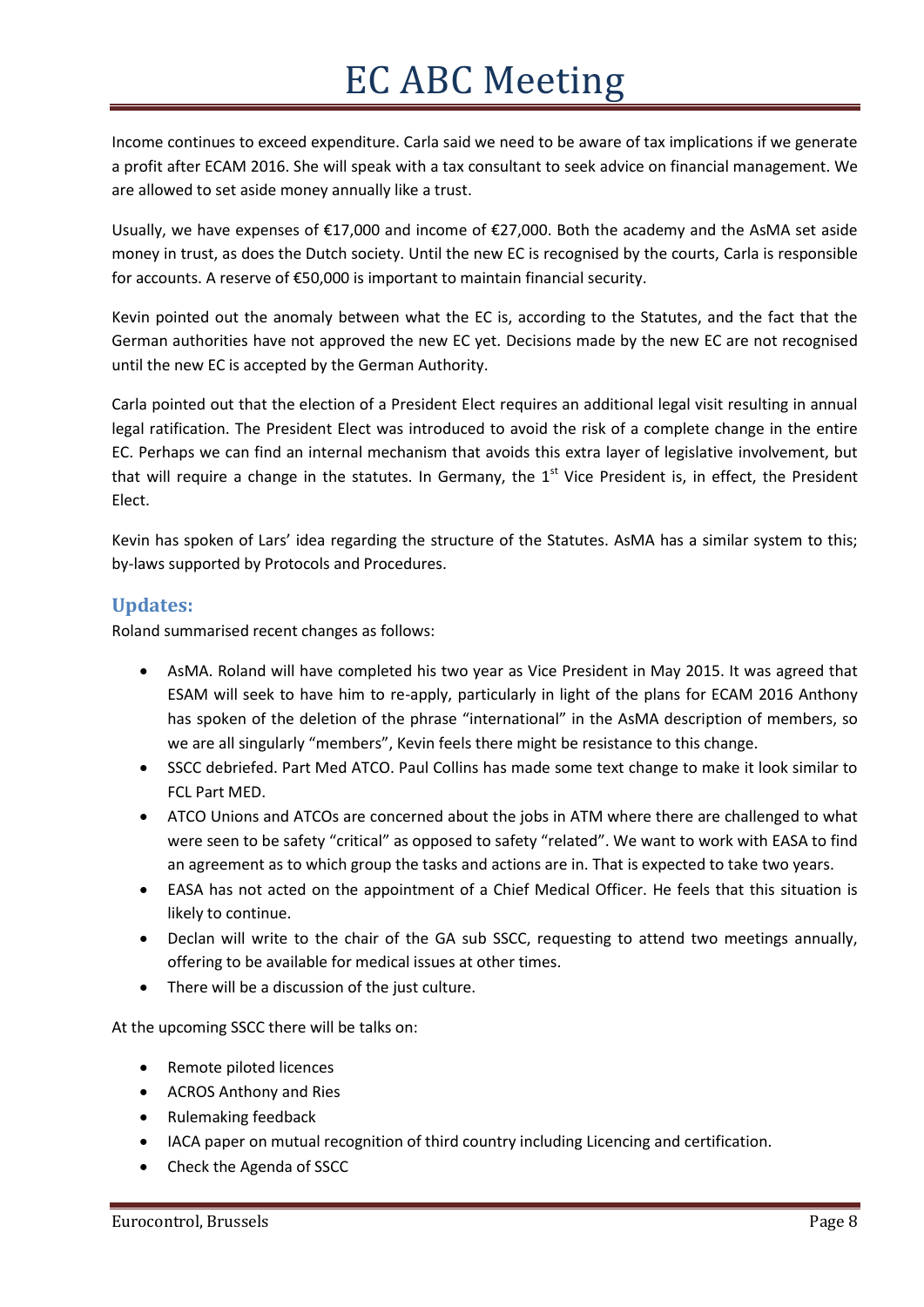#### **Meeting with ECA.**

There appears to be a large amount of confusion of the role of occupational medicine and aviation medicine in certification. They are not the same. What is done for pilots' health is one goal, while what they do for their health, in safety related activities, is different. Bringing pilots into the loop of the decision-making process is crucial. They are fearful of how the operators might use these tools against the pilot. We are waiting to see if they will attend the next EC.

Ries spoke of contacts with the European Association of Aviation Psychologists and that we might contact them. EASA will only work with the ECA as they are European, whereas IFALPA is not. Ante appeared to be negative about the ICAO meeting at AsMA, San Diego. He is respected by EASA in any area of medical controversy.

There is an acceptance of Pro-active Medicine as opposed to Preventative Medicine or Occupational Medicine. There is an overlap of course, but there is a lack of clarity of the difference between the two.

#### **MEG**

Declan presented a debriefing on the recent Medical Experts Group meeting in October. The following are the key points from that meeting:

- Update on EASA reorganisation
- Update on RMT.0287/8 Part MED & ARA/ORA.MED
- ICAO Medical Provisions study group meeting Oct 2014 update
- Pure tone Audiometry requirements for ATCO's
- Spread of infectious disease by aircraft travel.
- Hypoxia
- MEG Meetings
- AltMoCs:
- **•** Emergency medical kits.
- Delete oral anti-histamines
- Med B0001.
- Date of next meeting. Monday 13-14 April 2015
- ATCO Med VA
- Visual Field Defect

#### **AB update Ries**

Hedi will be the co-chair following an invitation in Bucharest. Claudia Stern accepted an invitation to be coopted as an Ophthalmology and Space Resource Expert. She is working in astronaut rehabilitation at DLR. René has also been invited, but is unable to attend due to personal committments. Ries asked Roland to act as a consultant given his contact with EASA and AsMA. He was considering to ask Elena to act as a representative from Eastern Europe and the East, but because she is already very busy and already a coopted member of the EC it was decided to ask Alexander Usachev. Alexander accepted to be a co-opted member of the ABC. Kevin will invite Martin Hudson to co-opt to the ABC as a network provider.

Ries is planning a day meeting in Davos, Switzerland, to decide on the issues and use the meeting for planning the activities of the ABC. He has spoken with Claudia about incorporating the Space medicine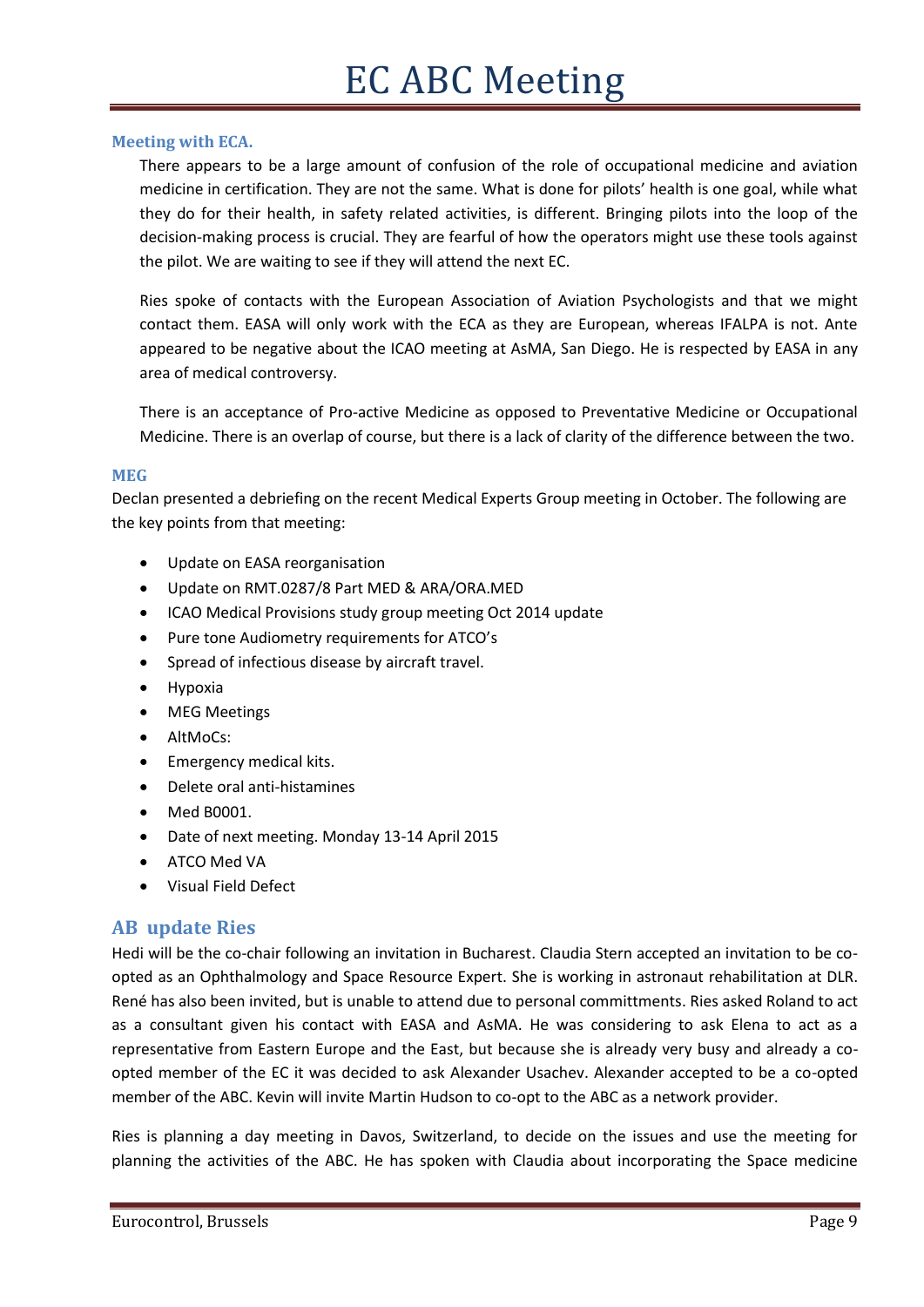working group into the AB. We have a network of space medical specialists. Felix would like to be involved in the area of space physiology and endocrinology.

**Safety Management System** guidelines for AeMCs will be proposed by Roland. Virgilius and Janis are keen to be a part of this process.

**The Advisory Board Committee at AsMA**. We should have a lunchtime meeting in Orlando. We had no intention of organising a panel within the AsMA programme, because several ESAM officers are already speaking in a panel (e.g. Kevin), and the special ESAM lunchtime meetings that were held until 2014 were quite successful. Ries spoke of what we don't know of space medicine, e.g. the cause of loss of plasma volume in orbital life, reductions in immunological functions, the ocular problems possibly caused by "space obstructive syndrome", etc. The question is whether this topic would this attract enough people to the meeting? Felix also spoke of the psychology of space travel. Roland said there is a whole section set on space medicine and we need to be careful to avoid conflict. Ries feels that this would be of interest to a number of people and it shows that ESAM is interested in the future. But we also need to address problems of interest to AMEs. Therefore, Ries suggested holding a mixed space/aviation meeting.

Kevin suggested the following title for the lunchtime meeting:

"The black holes of Space Medicine, can they shed light on every day practice"

Suggestions for the meeting included the provision of space rations/food or themed European Food. We will require four speakers over ninety minutes from 12:15 to 13:45 local.

The AME may be met by queries about the space medicine for passengers and pilots.

**Report of the IAC group Elena, presented by Alexander. 12:22**

Appendix D

Alexander presented the report on behalf of Elena who was unable to attend the meeting.

#### **Fly Safe Fly Well**

Kevin ran through the upcoming AsMA AMT group panel meeting as referenced before. This will help to keep the concept alive and hope to move it forward. Generally there was an acceptance of the concept, but there was resistance from Canada, Australia and New Zealand. We need to start talking to others such as David Salsbury. Generate debate at the bottom of the system. There are individual national pilot associations and perhaps we should contact them directly. The openness to debate would depend on who is in these national groups. We need to get to a single point to reach an agreement.

AMDA, where Vincent is the chair of the scientific committee, might invite Kevin to speak at their meeting in advance of AsMA 2015. The meeting is open to all. It has been described as being one of the best days of the meeting. It is networking at a high level. The quality of the presentations is very high. The agenda for the next meeting includes:

- Legal aspects of aviation
- Medical issues at airports
- Ebola Update.